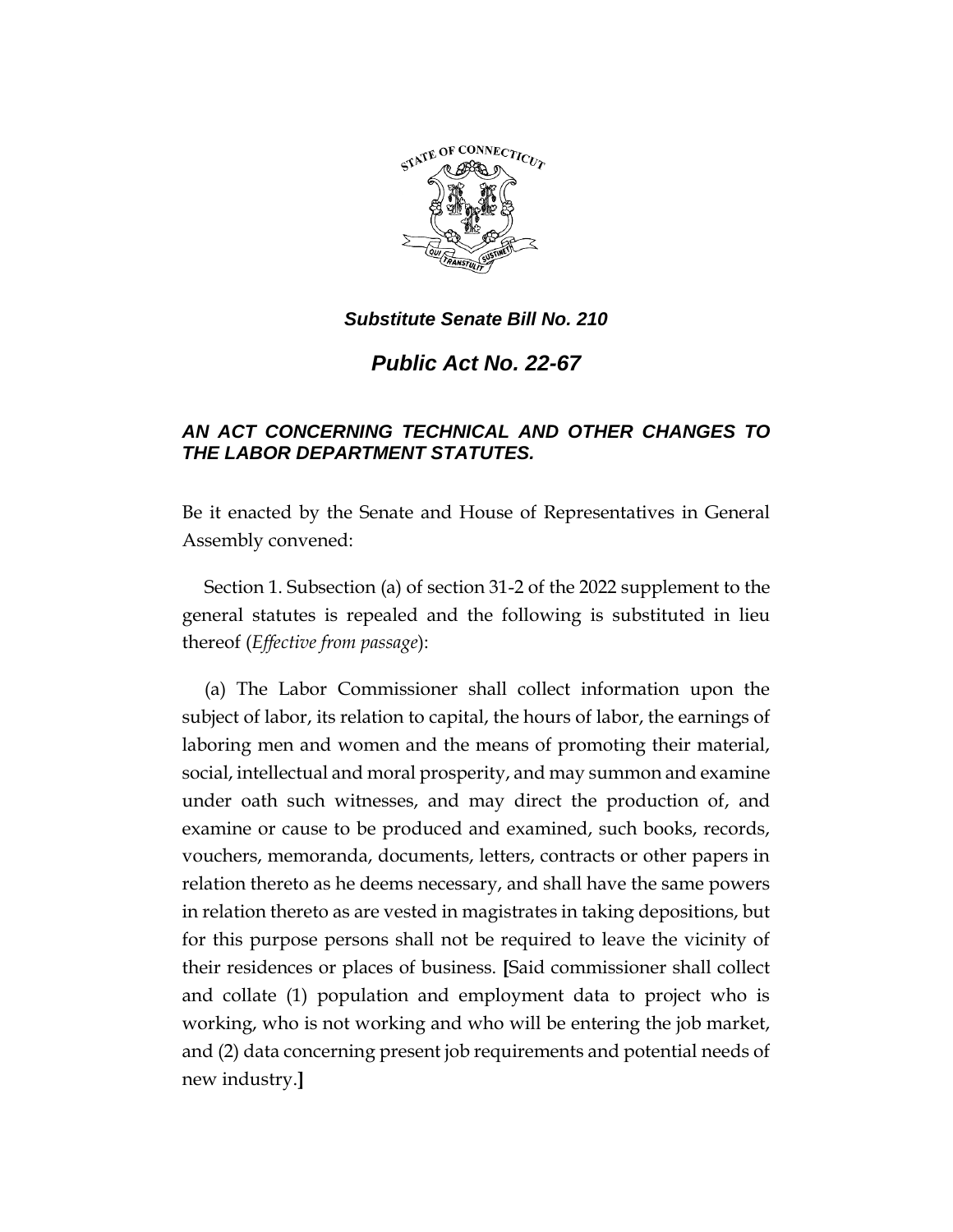Sec. 2. Subsection (f) of section 31-3pp of the 2022 supplement to the general statutes is repealed and the following is substituted in lieu thereof (*Effective from passage*):

(f) **[**Not later than July 15, 2012, and annually thereafter, and January 15, 2013, and annually thereafter**]** In each fiscal year that eligible small businesses and manufacturers are awarded subsidized employment and training program grants pursuant to this section, the Labor Commissioner shall provide a report not later than October first of such fiscal year, in accordance with the provisions of section 11-4a, to the joint standing committees of the General Assembly having cognizance of matters relating to finance, revenue and bonding, appropriations, commerce and labor. Said report shall include available data, for the **[**six-month period ending on the last day of the calendar month**]** fiscal year preceding such report, on (1) the number of small businesses that participated in the Subsidized Training and Employment program established pursuant to subsections (c) and (e) of this section, and the general categories of such businesses, (2) the number of small manufacturers that participated in the Subsidized Training and Employment program established pursuant to subsections (d) and (e) of this section, and the general categories of such manufacturers, (3) the number of individuals that received employment, and (4) the most recent estimate of the number of jobs created or maintained.

Sec. 3. Subsection (d) of section 31-3uu of the general statutes is repealed and the following is substituted in lieu thereof (*Effective from passage*):

(d) **[**Not later than July 15, 2013, and annually thereafter, and January 15, 2014, and annually thereafter**]** In every fiscal year that eligible businesses are awarded unemployed armed forces member subsidized training and employment program grants pursuant to this section, the Labor Commissioner shall provide a report not later than October first of such fiscal year, in accordance with the provisions of section 11-4a, to

*Public Act No. 22-67 2 of 21*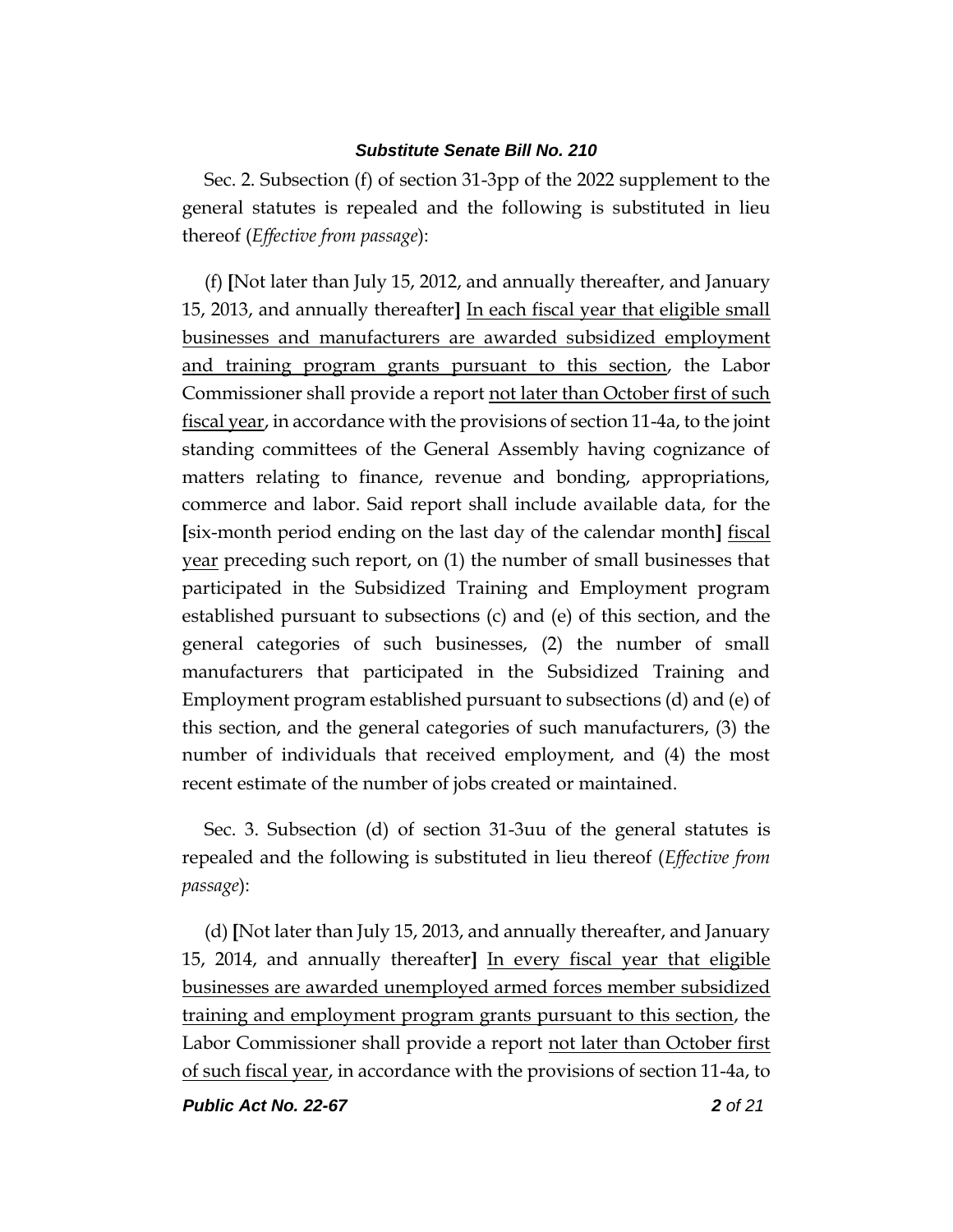the joint standing committees of the General Assembly having cognizance of matters relating to finance, revenue and bonding, appropriations, commerce, veterans and labor. Said report shall include available data, for the **[**six-month period ending on the last day of the calendar month**]** fiscal year preceding such report, on (1) the number of businesses that participated in the Unemployed Armed Forces Member Subsidized Training and Employment program established pursuant to subsection (b) of this section, and the general categories of such businesses, and (2) the number of individuals that received employment under said program.

Sec. 4. Subsection (c) of section 31-51ii of the general statutes is repealed and the following is substituted in lieu thereof (*Effective from passage*):

(c) The Labor Commissioner shall exempt any employer from the requirements of this section if he finds that (1) requiring compliance would be adverse to public safety, (2) the duties of a position may only be performed by one employee, (3) the employer employs less than five employees on a shift at a single place of business provided the exemption shall only apply to the employees on such shift, or (4) the continuous nature of an employer's operations, such as chemical production or research experiments, requires that employees be available to respond to urgent or unusual conditions at all times and such employees are compensated for break and meal periods. **[**The commissioner shall adopt regulations, in accordance with the provisions of chapter 54, to establish the procedures and requirements for the granting of such exemptions.**]**

Sec. 5. Subsections (a) to (e), inclusive, of section 31-225a of the 2022 supplement to the general statutes are repealed and the following is substituted in lieu thereof (*Effective from passage*):

(a) As used in this chapter:

#### *Public Act No. 22-67 3 of 21*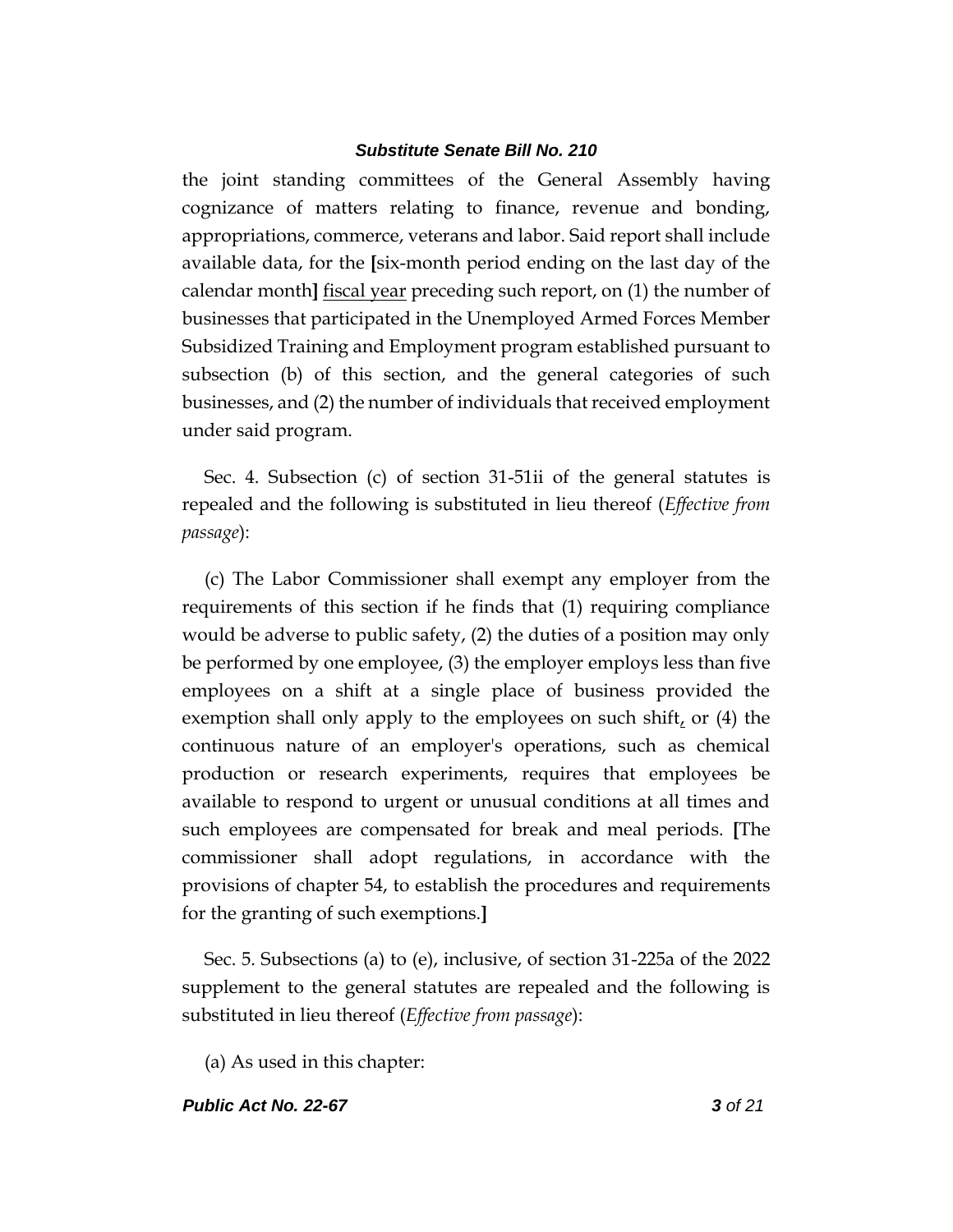(1) "Qualified employer" means each employer subject to this chapter whose experience record has been chargeable with benefits for at least one full experience year, with the exception of employers subject to a flat entry rate of contributions as provided under subsection **[**(e)**]** (d) of this section, employers subject to the maximum contribution rate under subsection (c) of section 31-273, and reimbursing employers;

(2) "Contributing employer" means an employer who is assigned a percentage rate of contribution under the provisions of this section;

(3) "Reimbursing employer" means an employer liable for payments in lieu of contributions as provided under section 31-225;

(4) "Benefit charges" means the amount of benefit payments charged to an employer's experience account under this section;

(5) "Computation date" means June thirtieth of the year preceding the tax year for which the contribution rates are computed;

(6) "Tax year" means the calendar year immediately following the computation date;

(7) "Experience year" means the twelve consecutive months ending on June thirtieth;

(8) "Experience period" means the three consecutive experience years ending on the computation date, except that (A) if the employer's account has been chargeable with benefits for less than three years, the experience period shall consist of the greater of one or two consecutive experience years ending on the computation date,  $\text{and}$  (B) to the extent allowed by federal law and as necessary to respond to the spread of COVID-19, for any taxable year commencing on or after January 1, 2022, the experience period shall be calculated without regard to benefit charges and taxable wages for the experience years ending June 30, 2020, and June 30, 2021, when applicable; **[**, and (C) for tax year 2026,

*Public Act No. 22-67 4 of 21*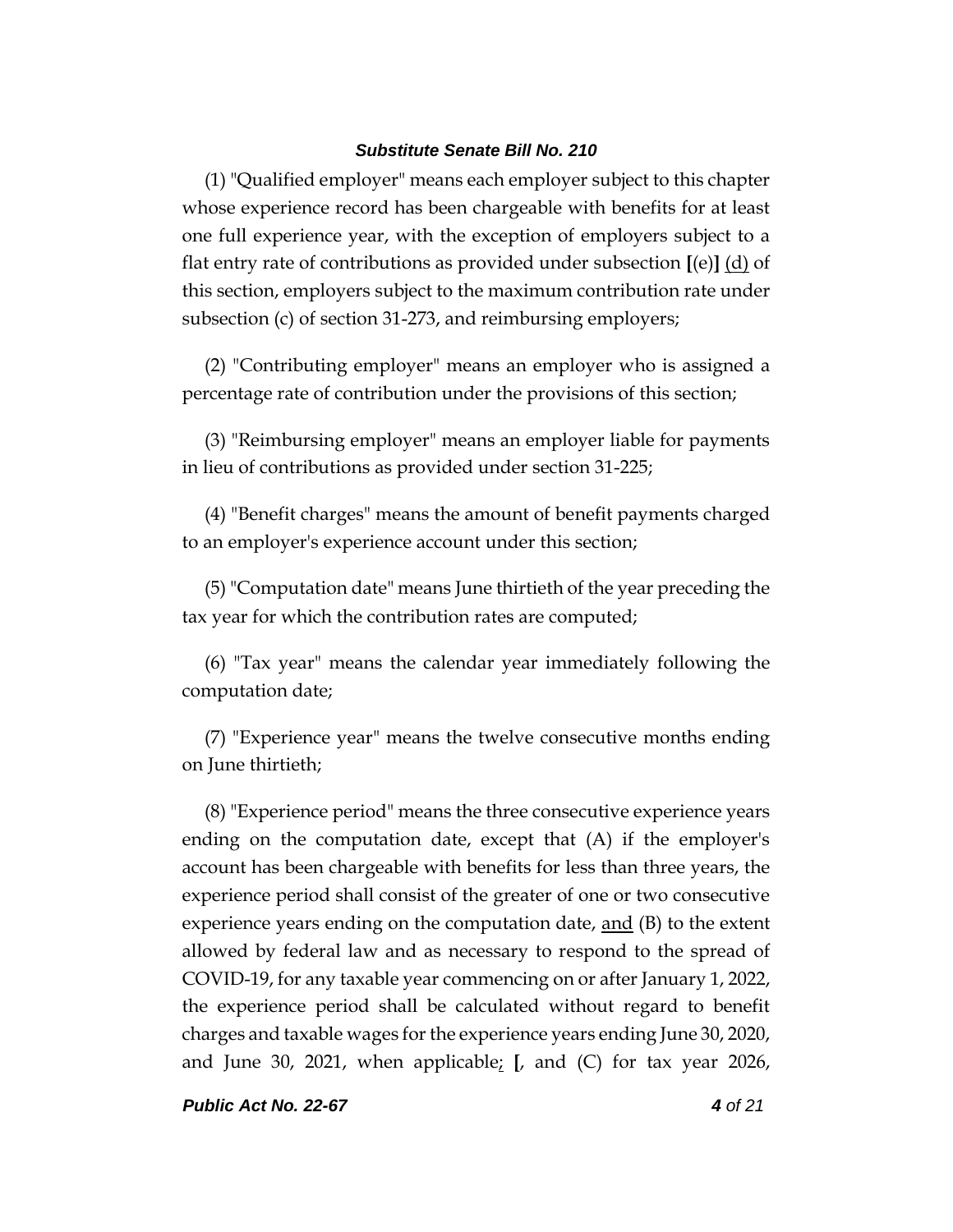"experience period" means one experience year ending on the computation date and for tax year 2027, "experience period" means two consecutive experience years ending on the computation date;**]** and

(9) "COVID-19" means the respiratory disease designated by the World Health Organization on February 11, 2020, as coronavirus 2019, and any related mutation thereof recognized by the World Health Organization as a communicable respiratory disease.

(b) (1) The administrator shall maintain for each employer, except reimbursing employers, an experience account in accordance with the provisions of this section.

(2) With respect to each benefit year commencing on or after July 1, 1978, regular and additional benefits paid to an individual shall be allocated and charged to the accounts of the employers who paid the individual wages in his or her base period in accordance with the following provisions: The initial determination establishing a claimant's weekly benefit rate and maximum total benefits for his or her benefit year shall include, with respect to such claimant and such benefit year, a determination of the maximum liability for such benefits of each employer who paid wages to the claimant in his or her base period. An employer's maximum total liability for such benefits with respect to a claimant's benefit year shall bear the same ratio to the maximum total benefits payable to the claimant as the total wages paid by the employer to the claimant within his or her base period bears to the total wages paid by all employers to the claimant within his or her base period. This ratio shall also be applied to each benefit payment. The amount thus determined, rounded to the nearest dollar with fractions of a dollar of exactly fifty cents rounded upward, shall be charged to the employer's account.

(c) (1) (A) Any week for which the employer has compensated the claimant in the form of wages in lieu of notice, dismissal payments or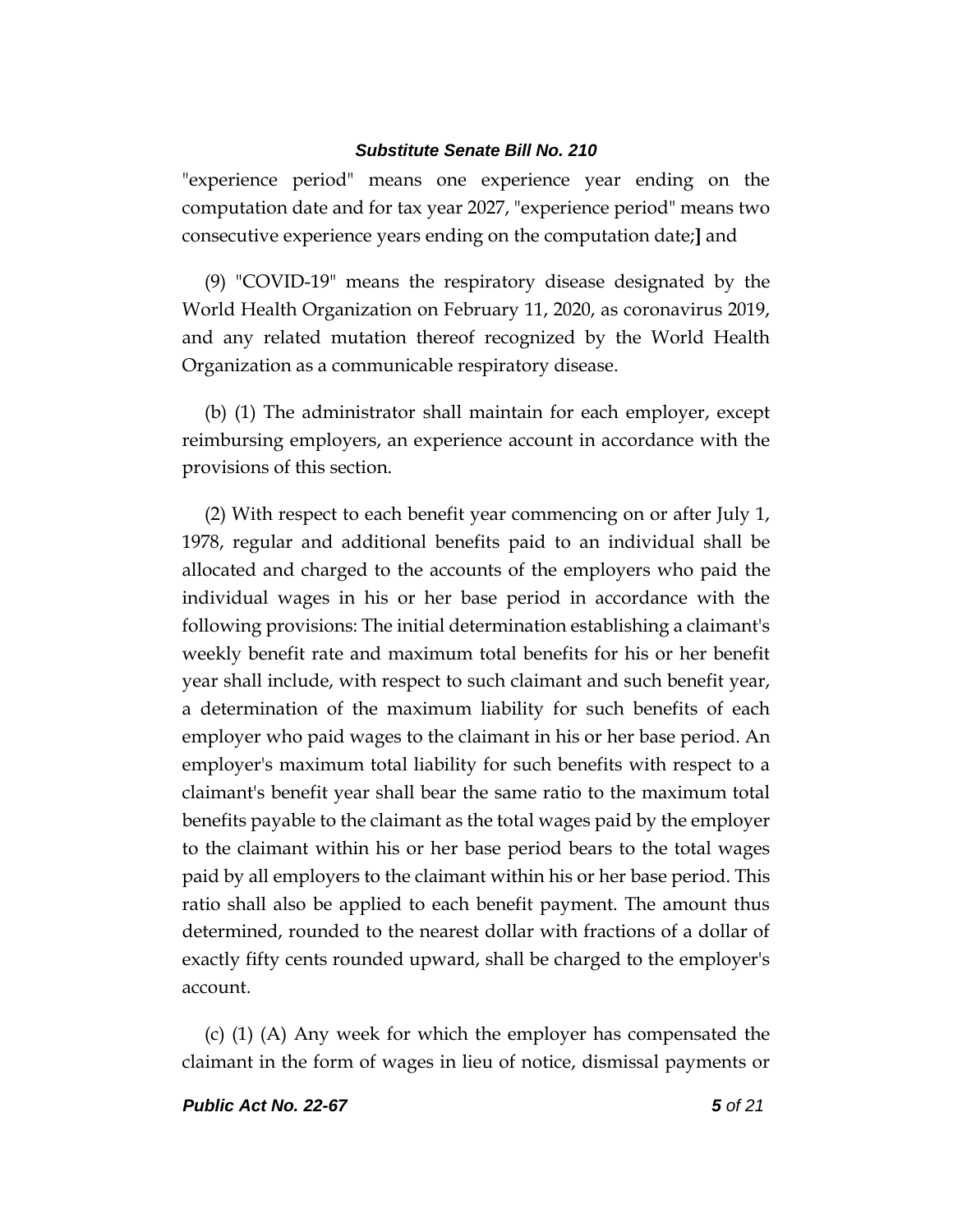any similar payment for loss of wages shall be considered a week of employment for the purpose of determining employer chargeability.

(B) No benefits shall be charged to any employer who paid wages of five hundred dollars or less to the claimant in his or her base period.

(C) No dependency allowance paid to a claimant shall be charged to any employer.

(D) In the event of a natural disaster declared by the President of the United States, no benefits paid on the basis of total or partial unemployment that is the result of physical damage to a place of employment caused by severe weather conditions including, but not limited to, hurricanes, snow storms, ice storms or flooding, or fire except where caused by the employer, shall be charged to any employer.

(E) If the administrator finds that (i) an individual's most recent separation from a base period employer occurred under conditions that would result in disqualification by reason of subdivision (2), (6) or (9) of subsection (a) of section 31-236, or (ii) an individual was discharged for violating an employer's drug testing policy, provided the policy has been adopted and applied consistent with sections 31-51t to 31-51aa, inclusive, section 14-261b and any applicable federal law, no benefits paid thereafter to such individual with respect to any week of unemployment that is based upon wages paid by such employer with respect to employment prior to such separation shall be charged to such employer's account, provided such employer shall have filed a notice with the administrator within the time allowed for appeal in section 31- 241.

(F) No base period employer's account shall be charged with respect to benefits paid to a claimant if such employer continues to employ such claimant at the time the employer's account would otherwise have been charged to the same extent that he or she employed him or her during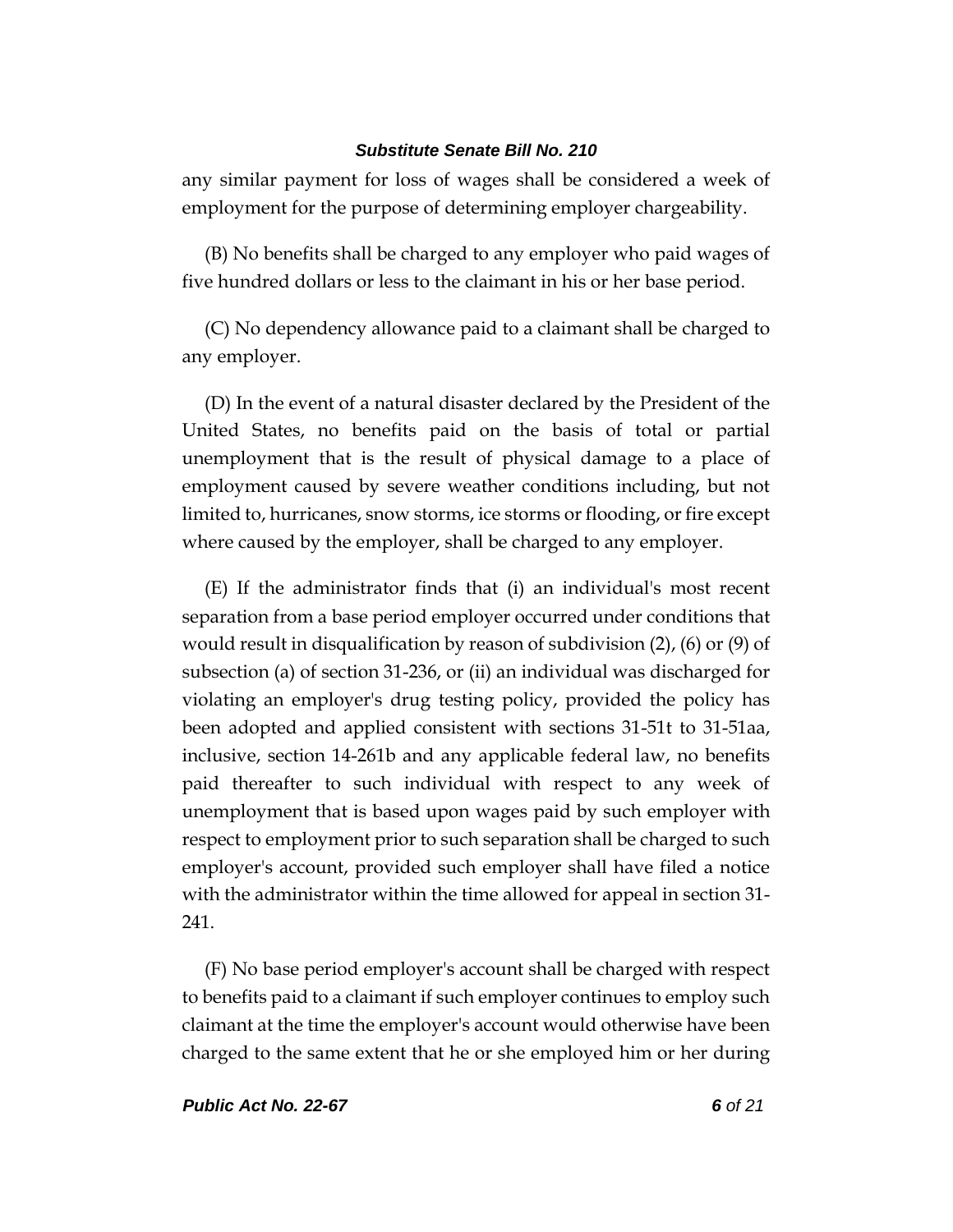the individual's base period, provided the employer shall notify the administrator within the time allowed for appeal in section 31-241.

(G) If a claimant has failed to accept suitable employment under the provisions of subdivision (1) of subsection (a) of section 31-236 and the disqualification has been imposed, the account of the employer who makes an offer of employment to a claimant who was a former employee shall not be charged with any benefit payments made to such claimant after such initial offer of reemployment until such time as such claimant resumes employment with such employer, provided such employer shall make application therefor in a form acceptable to the administrator. The administrator shall notify such employer whether or not his or her application is granted. Any decision of the administrator denying suspension of charges as herein provided may be appealed within the time allowed for appeal in section 31-241.

(H) Fifty per cent of benefits paid to a claimant under the federal-state extended duration unemployment benefits program established by the federal Employment Security Act shall be charged to the experience accounts of the claimant's base period employers in the same manner as the regular benefits paid for such benefit year.

(I) No base period employer's account shall be charged with respect to benefits paid to a claimant who voluntarily left suitable work with such employer (i) to care for a seriously ill spouse, parent or child, or (ii) due to the discontinuance of the transportation used by the claimant to get to and from work, as provided in subparagraphs  $(A)(ii)$  and  $(A)(iii)$ of subdivision (2) of subsection (a) of section 31-236.

(J) No base period employer's account shall be charged with respect to benefits paid to a claimant who has been discharged or suspended because the claimant has been disqualified from performing the work for which he or she was hired due to the loss of such claimant's operator license as a result of a drug or alcohol test or testing program conducted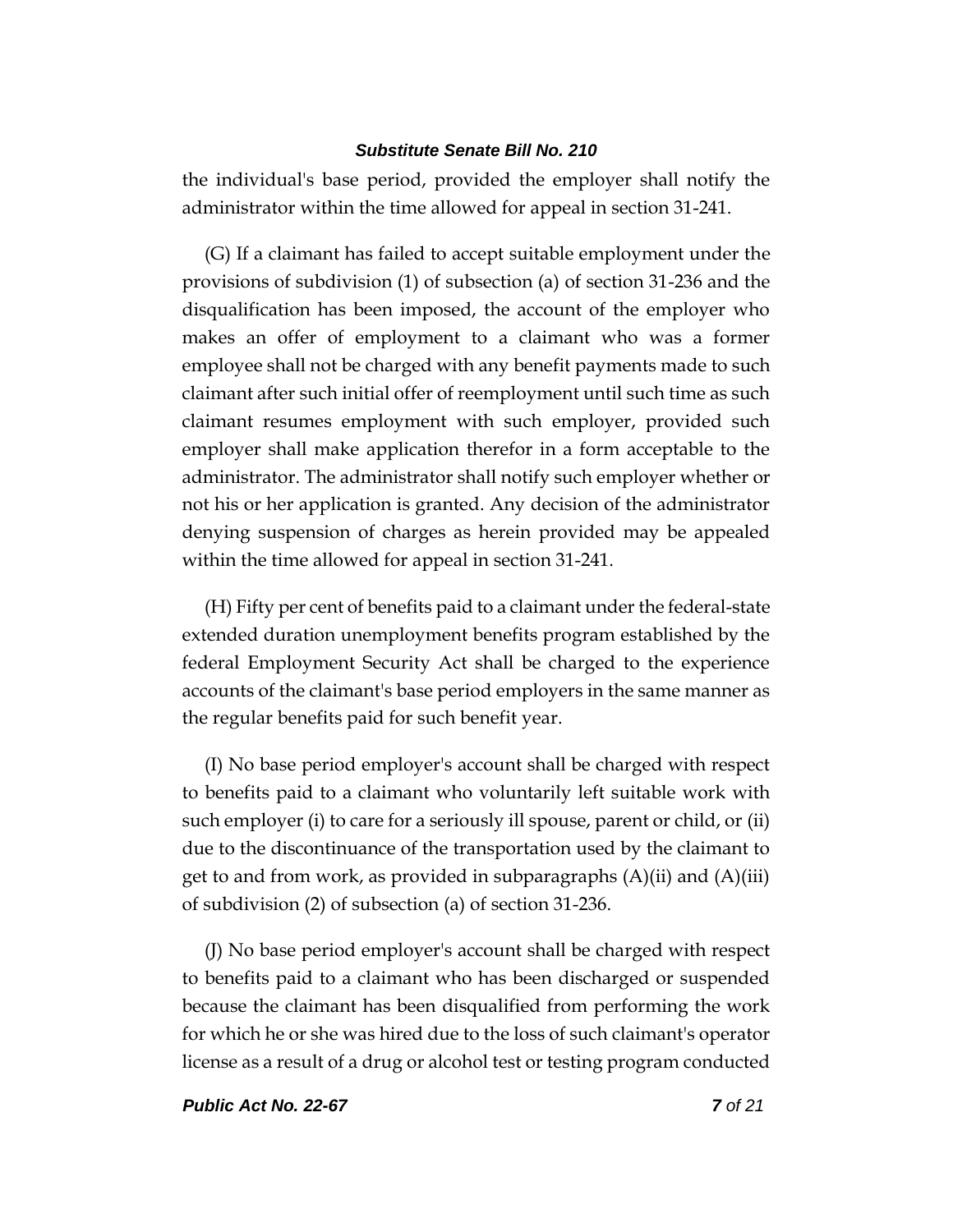in accordance with section 14-44k, 14-227a or 14-227b while the claimant was off duty.

(K) No base period employer's account shall be charged with respect to benefits paid to a claimant whose separation from employment is attributable to the return of an individual who was absent from work due to a bona fide leave taken pursuant to sections 31-49f to 31-49t, inclusive, or 31-51kk to 31-51qq, inclusive.

(L) On and after January 1, 2024, (i) no base period employer's account shall be charged with respect to benefits paid to a claimant through the voluntary shared work unemployment compensation program established pursuant to section 31-274j, if a claim for benefits is filed in a week in which the average rate of total unemployment in the state equals or exceeds six and one-half per cent based on the most recent three months of data published by the Labor Commissioner, and (ii) the Labor Commissioner may determine that no base period employer's account shall be charged with respect to benefits paid to a claimant through the voluntary shared work unemployment compensation program established pursuant to section 31-274j, if a claim for benefits is filed in a week in which the average rate of total unemployment in the state equals or exceeds eight per cent in the most recent one month of data published by the Labor Commissioner.

(2) All benefits paid that are not charged to any employer shall be pooled.

(3) The noncharging provisions of this chapter, except subparagraphs (D), (F) and (K) of subdivision (1) of this subsection, shall not apply to reimbursing employers.

(d) The standard rate of contributions shall be five and four-tenths per cent. Each employer who has not been chargeable with benefits, for a sufficient period of time to have his or her rate computed under this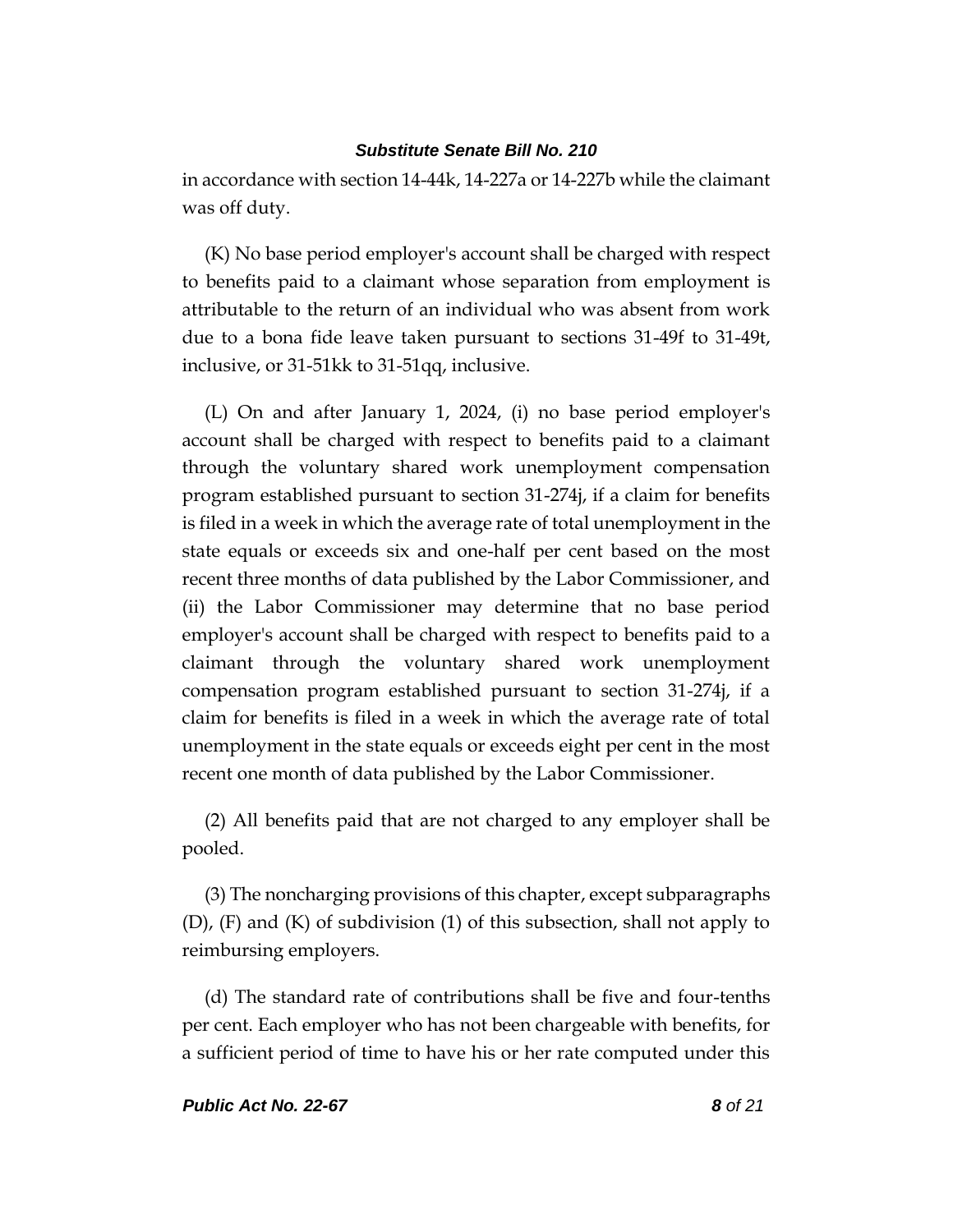section shall pay contributions at a rate that is the higher of (1) one per cent, or (2) the state's five-year benefit cost rate. For purposes of this subsection, the state's five-year benefit cost rate shall be computed annually on or before June thirtieth and shall be derived by dividing the total dollar amount of benefits paid to claimants under this chapter during the five consecutive calendar years immediately preceding the computation date by the five-year payroll during the same period, except that, to the extent allowed by federal law and as necessary to respond to the spread of COVID-19, for any taxable year commencing on or after January 1, 2022, the state's five-year benefit cost rate shall be calculated without regard to benefit payments and taxable wages for calendar years 2020 and 2021, when applicable. If the resulting quotient is not an exact multiple of one-tenth of one per cent, the five-year benefit cost rate shall be the next higher such multiple.

(e) (1) (A) As of each June thirtieth, the administrator shall determine the charged tax rate for each qualified employer. Such rate shall be obtained by calculating a benefit ratio for each qualified employer. The employer's benefit ratio shall be the quotient obtained by dividing the total amount chargeable to the employer's experience account during the experience period by the total of his or her taxable wages during such experience period that have been reported by the employer to the administrator on or before the following September thirtieth. The resulting quotient, expressed as a per cent, shall constitute the employer's charged rate, except that each employer's charged rate for calendar years 2024, **[**and**]** 2025, 2026 and 2027 shall be divided by 1.471, **[**and**]** 1.269, 1.125 and 1.053, respectively.

(i) For calendar years commencing prior to January 1, 2024, if the resulting quotient is not an exact multiple of one-tenth of one per cent, the charged rate shall be the next higher such multiple, except that if the resulting quotient is less than five-tenths of one per cent, the charged rate shall be five-tenths of one per cent and if the resulting quotient is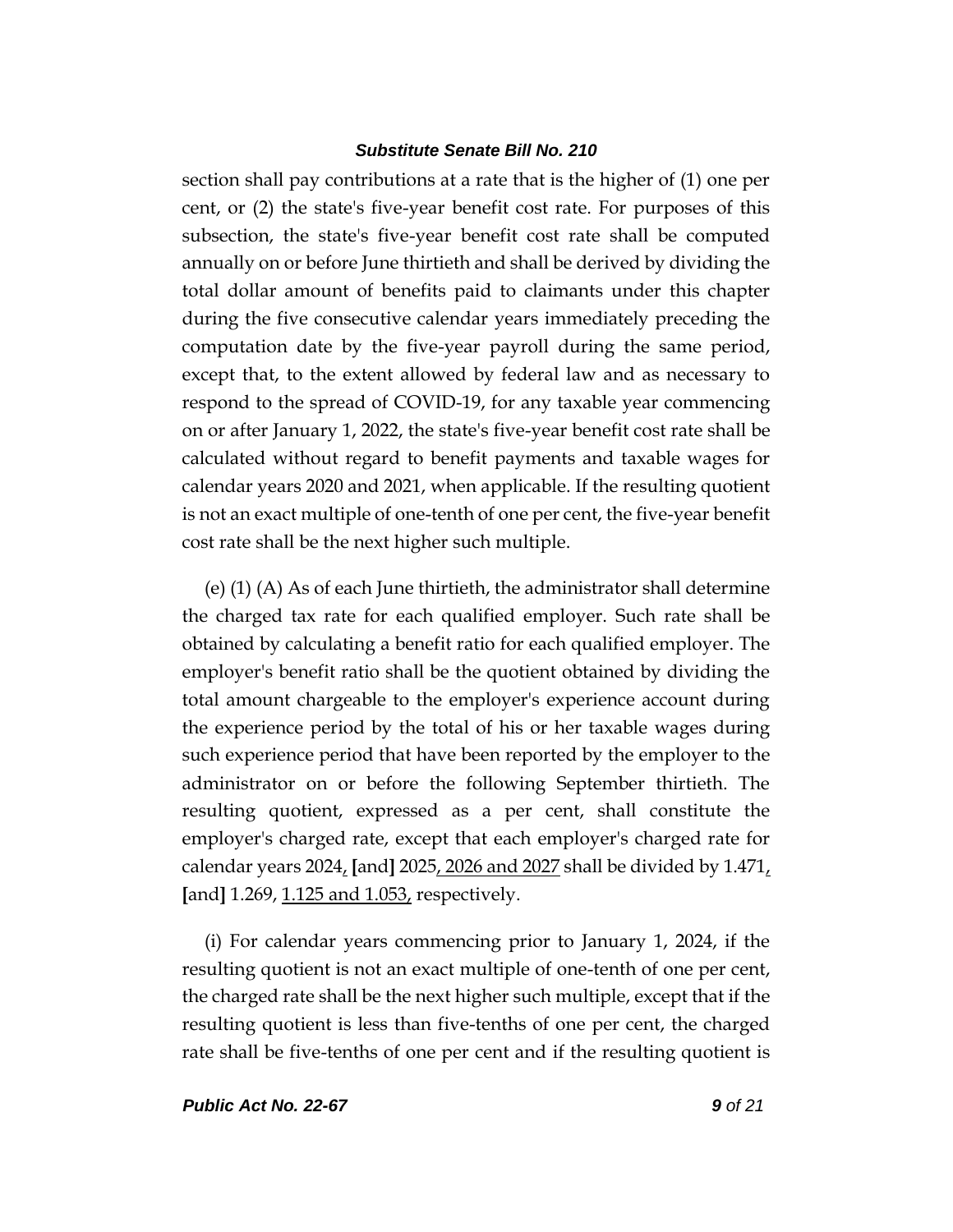greater than five and four-tenths per cent, the charged rate shall be five and four-tenths per cent.

(ii) For calendar years commencing on or after January 1, 2024, if the resulting quotient is not an exact multiple of one-tenth of one per cent, the charged rate shall be the next higher such multiple, except that if the resulting quotient is less than one-tenth of one per cent, the charged rate shall be one-tenth of one per cent and if the resulting quotient is greater than ten per cent, the charged rate shall be ten per cent.

(B) **[**If**]** For calendar years commencing on and after January 1, 2024,  $\underline{\text{if}}$  the benefit ratios calculated pursuant to subparagraph (A) of this subdivision would result in the average benefit ratio of all employers within a sector of the North American Industry Classification System increasing over the prior calendar year's such average by an amount equal to or greater than .01, the benefit ratio of each employer within such sector shall be adjusted downward by an amount equal to one-half of the increase in the average benefit ratio of all employers within such sector. Sectors 21 and 23 of said system shall be considered one sector for the purposes of this subparagraph.

(2) (A) Each contributing employer subject to this chapter shall pay an assessment to the administrator at a rate established by the administrator sufficient to pay interest due on advances from the federal unemployment account under Title XII of the Social Security Act (42 U.S. Code Sections 1321 to 1324). The administrator shall establish the necessary procedures for payment of such assessments. The amounts received by the administrator based on such assessments shall be paid over to the State Treasurer and credited to the General Fund. Any amount remaining from such assessments, after all such federal interest charges have been paid, shall be transferred to the Employment Security Administration Fund or to the Unemployment Compensation Advance Fund established under section 31-264a, (i) to the extent that any federal interest charges have been paid from the Unemployment Compensation

*Public Act No. 22-67 10 of 21*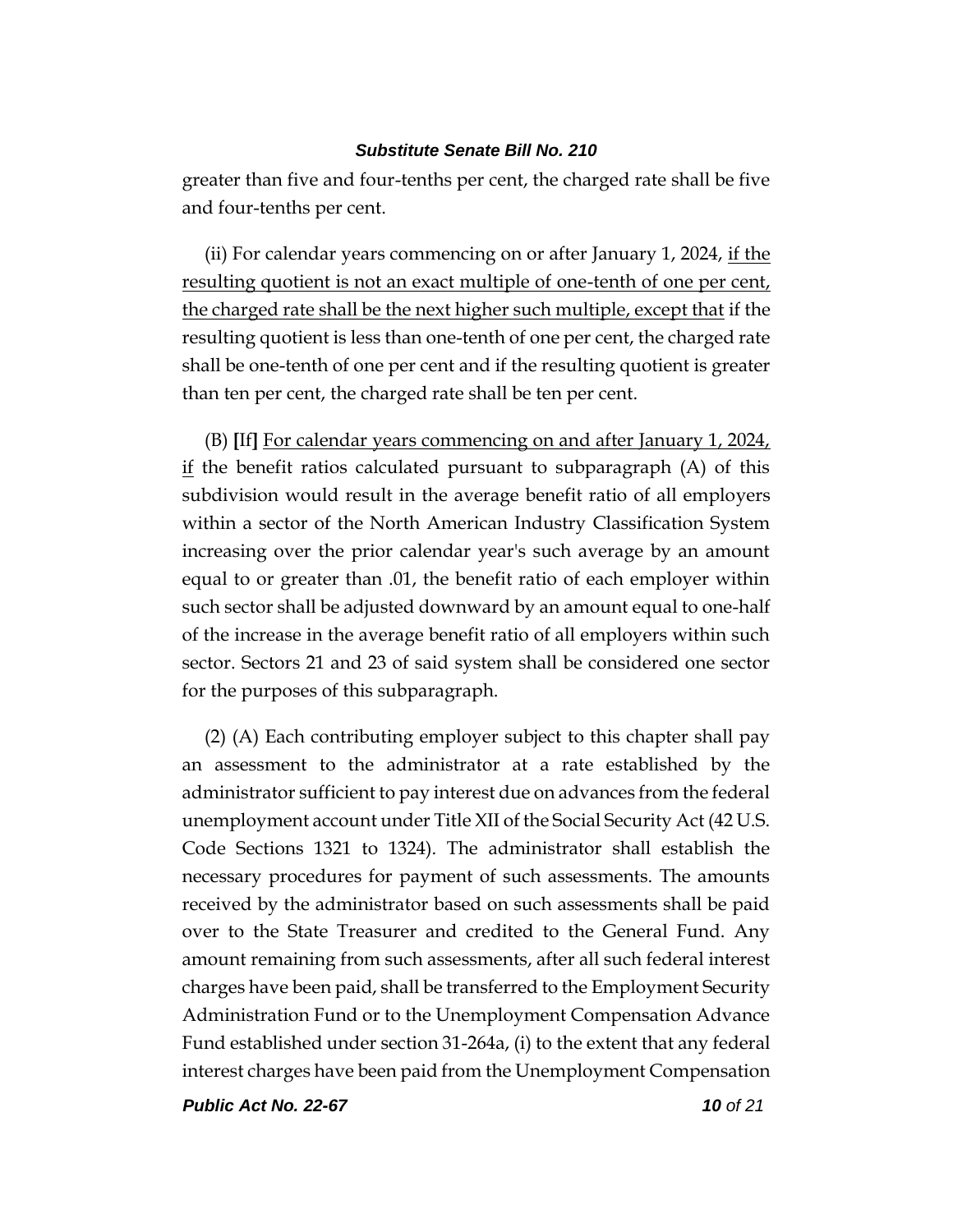Advance Fund, (ii) to the extent that the administrator determines that reimbursement is appropriate, or (iii) otherwise to the extent that reimbursement of the advance fund is the appropriate accounting principle governing the use of the assessments. Sections 31-265 to 31- 274, inclusive, shall apply to the collection of such assessments.

(B) On and after January 1, 1994, and conditioned upon the issuance of any revenue bonds pursuant to section 31-264b, each contributing employer shall also pay an assessment to the administrator at a rate established by the administrator sufficient to pay the interest due on advances from the Unemployment Compensation Advance Fund and reimbursements required for advances from the Unemployment Compensation Advance Fund, computed in accordance with subsection (h) of section 31-264a. The administrator shall establish the assessments as a percentage of the charged tax rate for each employer pursuant to subdivision (1) of this subsection. The administrator shall establish the necessary procedures for billing, payment and collection of the assessments. Sections 31-265 to 31-274, inclusive, shall apply to the collection of such assessments by the administrator. The payments received by the administrator based on the assessments, excluding interest and penalties on past due assessments, are hereby pledged and shall be paid over to the State Treasurer for credit to the Unemployment Compensation Advance Fund.

Sec. 6. Subsection (a) of section 31-231a of the 2022 supplement to the general statutes is repealed and the following is substituted in lieu thereof (*Effective from passage*):

(a) (1) For a construction worker identified pursuant to regulations adopted in accordance with subsection (c) of this section, the total unemployment benefit rate for the individual's benefit year commencing on or after April 1, 1996, shall be an amount equal to one twenty-sixth, rounded to the next lower dollar, of the individual's total wages paid during that quarter of the individual's current benefit year's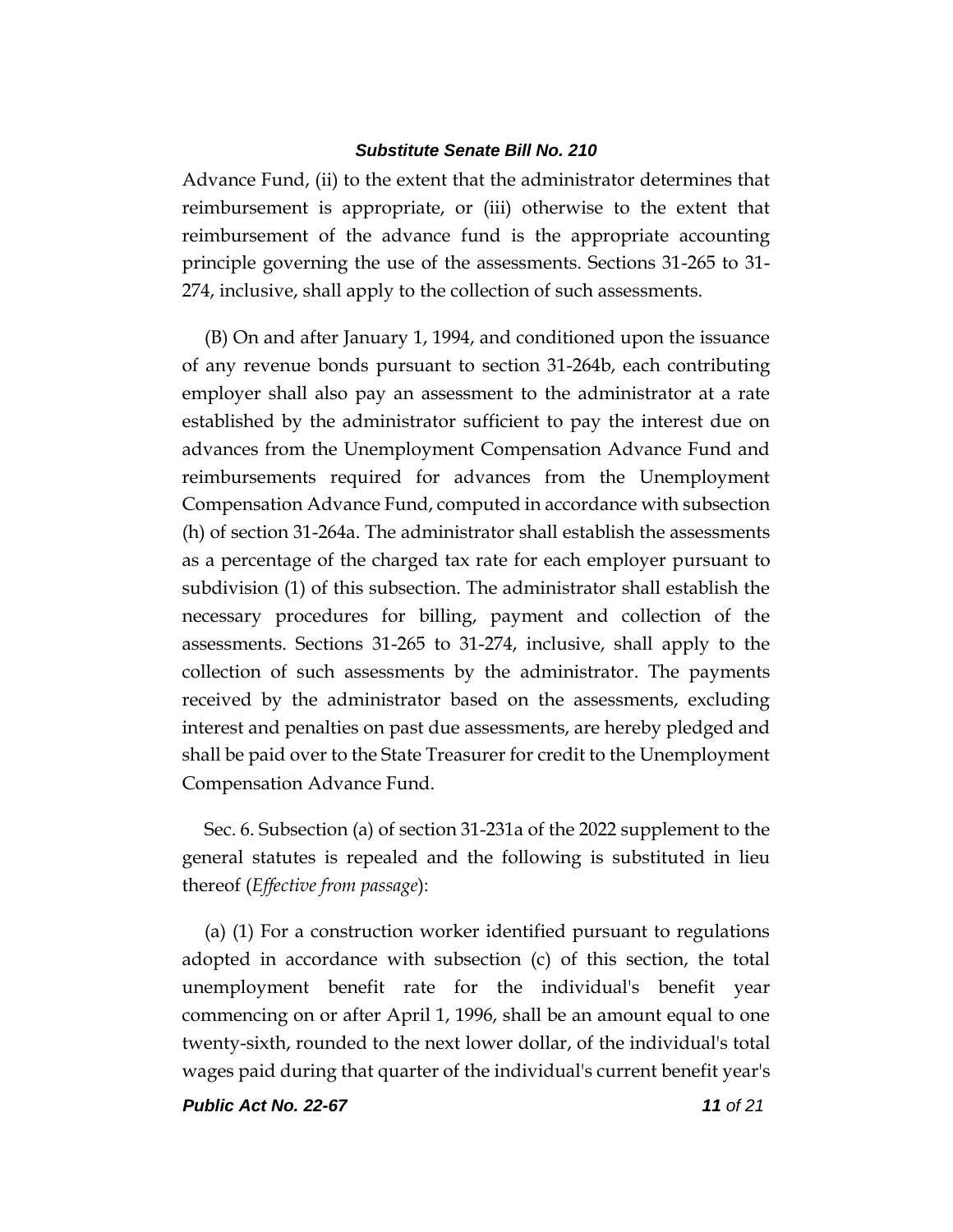base period in which wages were the highest but not less than fifteen dollars.

(2) The total unemployment benefit rate for the individual's benefit year commencing on January 1, 2024, shall be not less than forty dollars, except that when the federal government provides a fully federallyfunded supplement to the individual's weekly benefit amount, the total unemployment benefit rate shall be not less than fifteen dollars.

(3) **[**The**]** Except for the application of the individual's base period wages in the calculation of the total unemployment benefit rate pursuant to section 31-230 or a reduction in the maximum benefit rate pursuant to subdivision (4) of subsection (b) of this section, the total unemployment benefit rate for the individual's benefit year commencing on or after January 1, 2025, shall be not less than the total unemployment benefit rate for the **[**prior**]** immediately preceding benefit year (A) adjusted by the percentage change in the employment cost index or its successor index, for wages and salaries for all civilian workers, as calculated by the United States Department of Labor, over the twelve-month period ending on June thirtieth of the preceding year, and (B) rounded to the nearest dollar, except that when the federal government provides a fully federally-funded supplement to the individual's weekly benefit amount, the total unemployment benefit rate shall be not less than fifteen dollars.

(4) **[**The**]** Except for the application of the individual's base period wages in the calculation of the total unemployment benefit rate pursuant to section 31-230 or a reduction in the maximum benefit rate pursuant to subdivision (4) of subsection (b) of this section, the maximum weekly benefit rate under this subsection shall be not more than the maximum benefit rate as provided in subdivision (4) of subsection (b) of this section.

Sec. 7. Subsection (a) of section 31-237c of the general statutes is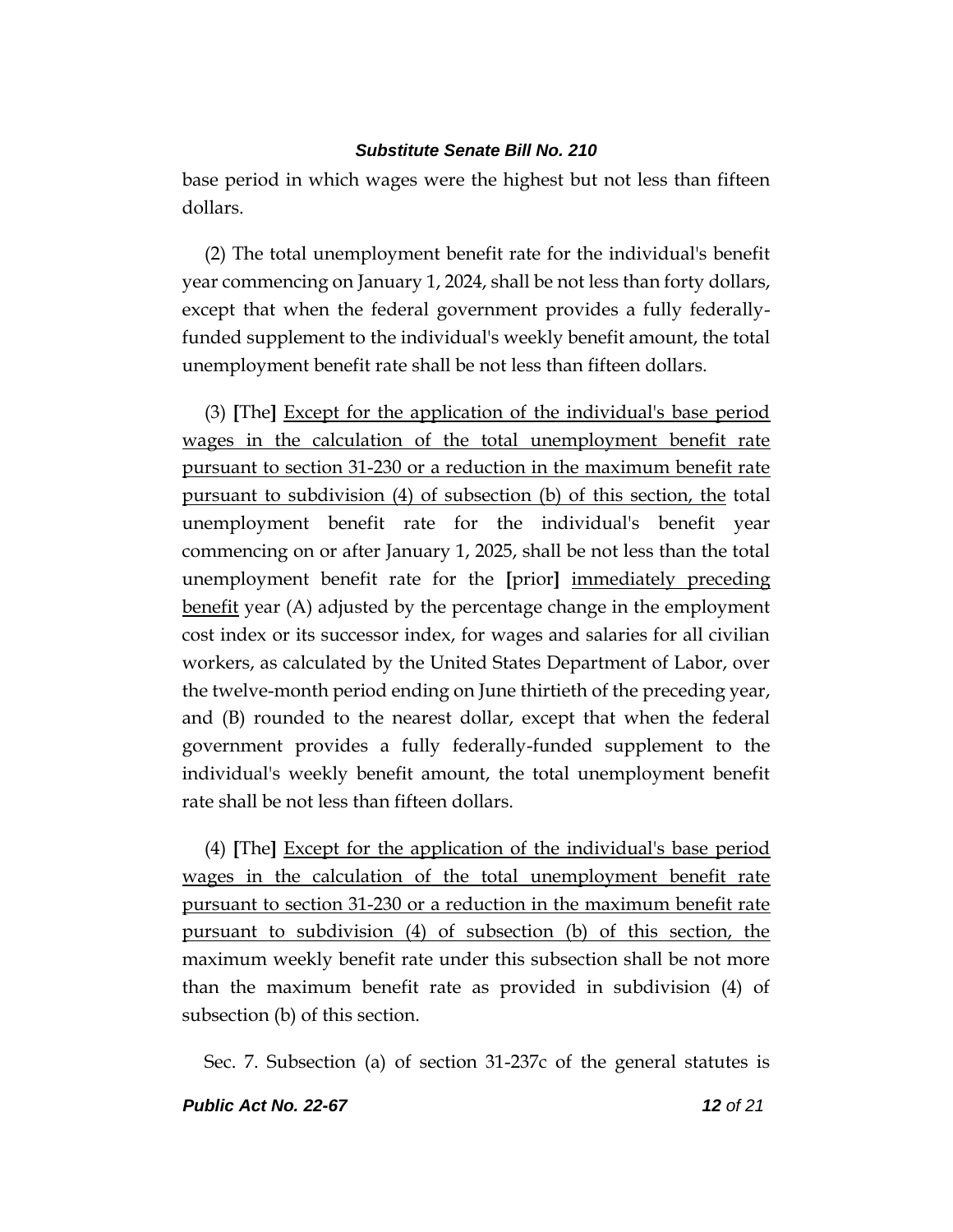repealed and the following is substituted in lieu thereof (*Effective from passage*):

(a) The board shall consist of three members appointed by the Governor, one of whom shall be designated by the Governor as **[**chairman**]** chairperson of the board of review. Notwithstanding the provisions of subdivision (4) of section 5-198, such **[**chairman**]** chairperson shall be in the classified service and shall devote full time to the duties of **[**his**]** the office. Such **[**chairman**]** chairperson shall be chosen by the Governor from a list of names submitted to **[**him**]** the Governor by the Commissioner of Administrative Services pursuant to the provisions of subsection (d) of section 5-228. The other two members appointed to serve during the appointing Governor's term of office shall be a representative of employers and a representative of employees and shall devote full time to the duties of their offices. The members of the board representing employers and employees shall be selected as such representatives based upon previous vocation, employment or affiliation. A member of the board may be removed by the Governor for cause.

Sec. 8. Subsection (a) of section 31-237d of the general statutes is repealed and the following is substituted in lieu thereof (*Effective from passage*):

(a) The **[**chairman**]** chairperson of the board shall be the executive head of the appeals division. **[**He**]** The chairperson may delegate to any person employed in the appeals division such authority as **[**he**]** the chairperson deems reasonable and proper for the effective administration of the division's responsibilities.

Sec. 9. Subsections (a) and (b) of section 31-237e of the general statutes are repealed and the following is substituted in lieu thereof (*Effective from passage*):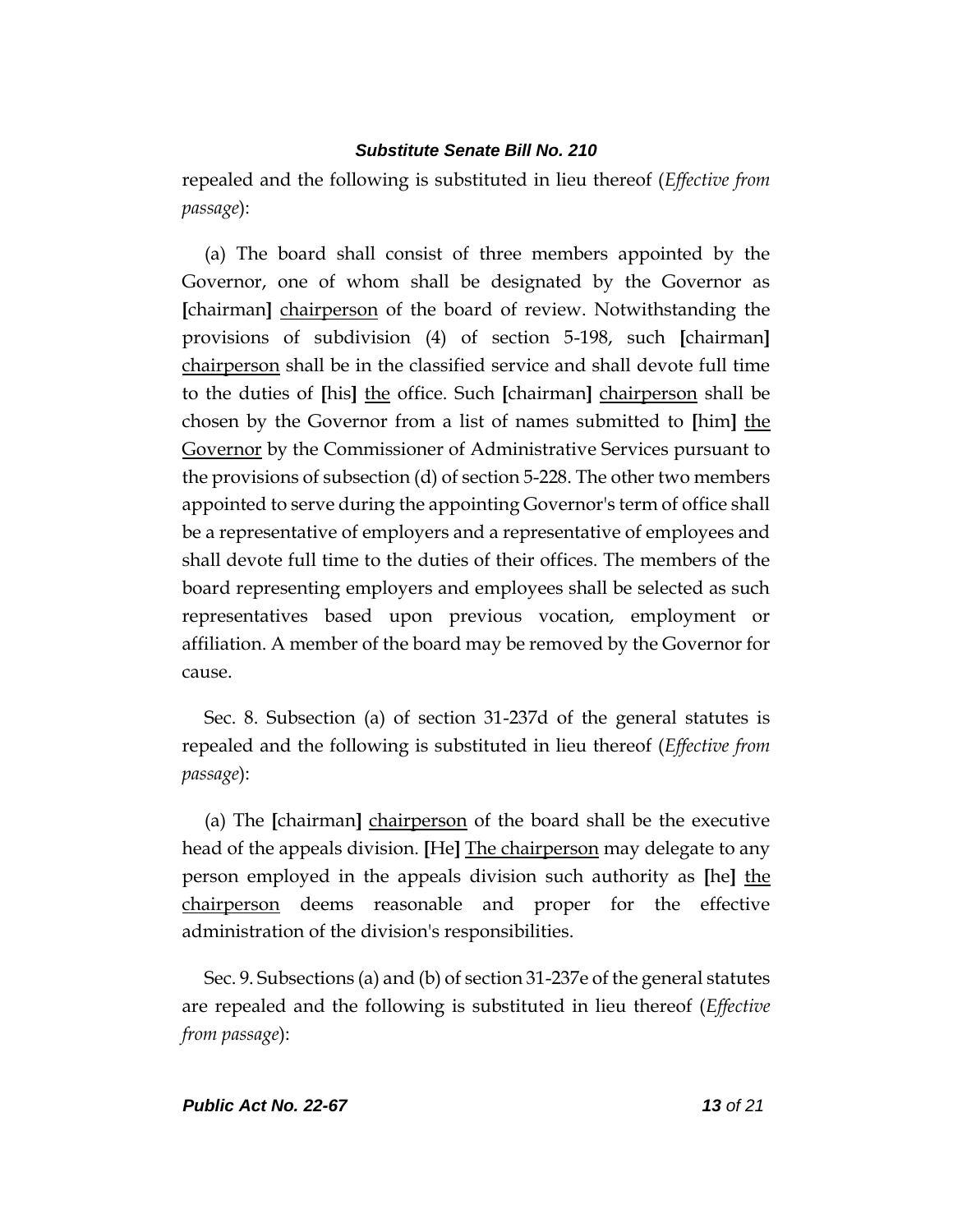(a) The members of the board, the chief referee and the referees of the state shall each be paid from the Employment Security Administration Fund a salary to be determined by the Commissioner of Administrative Services pursuant to section 4-40, provided the chief referee shall receive a salary greater than the salary paid to a referee and the **[**chairman**]** chairperson of the board shall receive a salary greater than the salary paid to the chief referee. Expenses incurred in the discharge of their duties of office by the **[**chairman**]** chairperson and members of the board, the chief referee, and the referees shall be reimbursed in accordance with regulations established for state employees by the Commissioner of Administrative Services.

(b) Subject to the provisions of chapter 67, the board may appoint such employees in the appeals division as it deems necessary to carry out its responsibilities under this chapter, provided the board shall appoint a staff assistant. The staff assistant shall be qualified, by reason of **[**his**]** training, education and experience, to carry out the duties of the position, which include, but are not limited to, performing legal research for the board, advising referees on legal matters relating to procedural and substantive problems of hearings and appeals, assisting the board **[**chairman**]** chairperson in preparing legislative amendments to unemployment compensation law pertaining to appellate matters, serving as acting **[**chairman**]** chairperson of the board in the **[**chairman's**]** chairperson's absence, and other related duties as required.

Sec. 10. Section 31-237f of the general statutes is repealed and the following is substituted in lieu thereof (*Effective from passage*):

No member of the board shall participate in the hearing or disposition of any appeal in which such member has any direct or indirect interest. Challenge to the interest of any member of the board may be made by any party to the proceeding and claimed for short calendar, and such challenge shall be decided by the Superior Court. If the challenge is upheld, the administrator shall so advise the Governor.

*Public Act No. 22-67 14 of 21*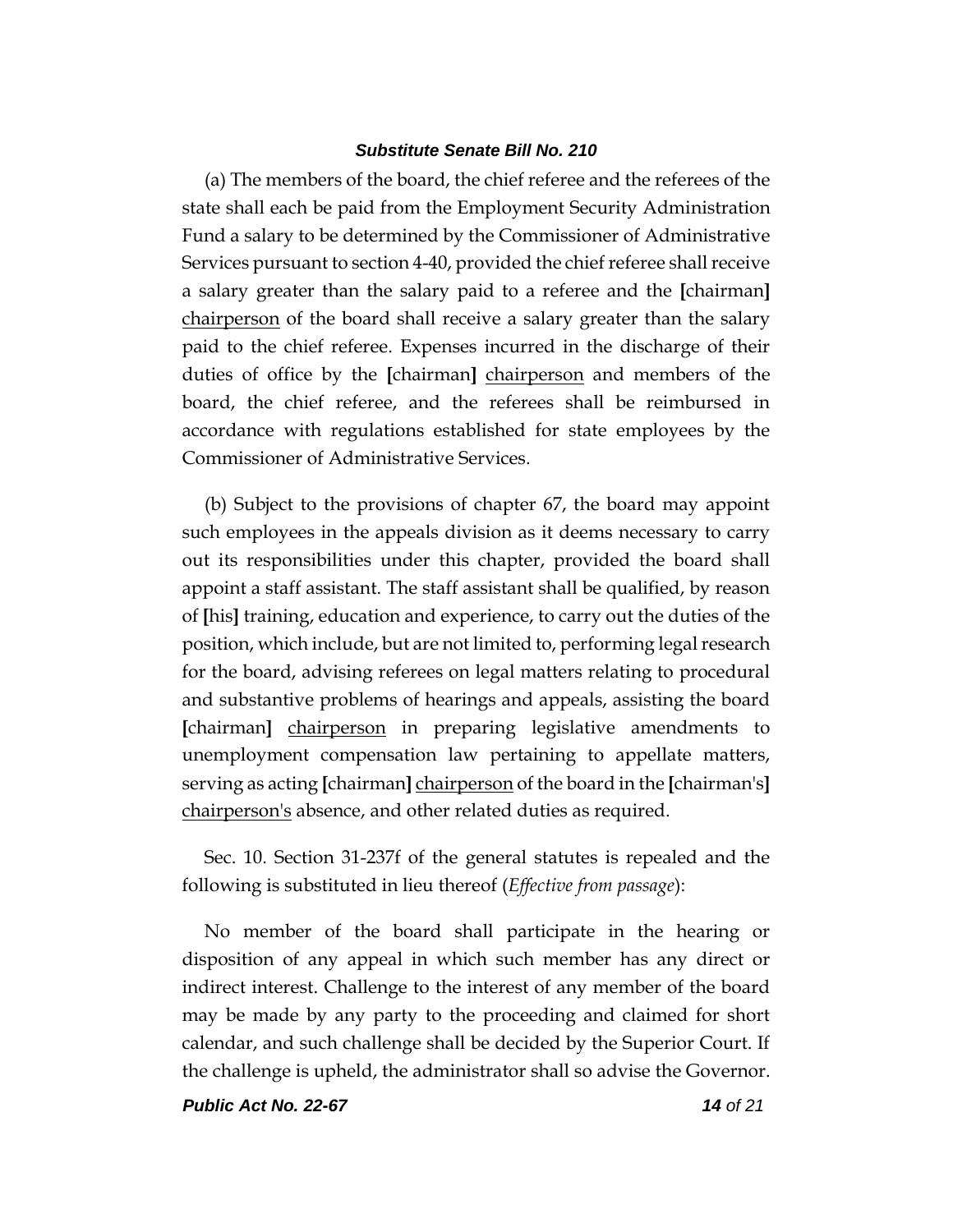In such a case, the Governor shall assign an alternate member appointed pursuant to section 31-237c, as amended by this act, except that the staff assistant shall automatically become acting **[**chairman**]** chairperson of the board in the **[**chairman's**]** chairperson's absence. If a replacement for any member of the board is required, the Governor shall appoint a substitute who represents affiliations similar to that of the member being replaced to fill such unexpired term.

Sec. 11. Section 31-237i of the general statutes is repealed and the following is substituted in lieu thereof (*Effective from passage*):

(a) The referee section shall consist of such referees as the board deems necessary for the prompt processing of appeals hearings and decisions and for the performance of the duties imposed by this chapter. Each such referee shall be appointed by the board and shall be in the classified service of the state.

(b) The **[**chairman**]** chairperson of the board shall designate from among the referees a chief referee. The chief referee shall be the administrative head of the referee section and may delegate to any referee or any person employed in the referee section such authority as **[**he**]** the chief referee deems reasonable and proper for the effective administration of his or her duties.

(c) The first appointments under this section shall be made no later than March 1, 1975. Any vacancy in the office of referee shall be filled by appointment by the board.

Sec. 12. Section 31-252 of the general statutes is repealed and the following is substituted in lieu thereof (*Effective from passage*):

**[**With the approval of the Commissioner of Administrative Services, the**]** The administrator shall **[**cause to be printed for distribution**]** make available to the public, on its Internet web site, the text of this chapter, the administrator's general regulations and his annual reports to the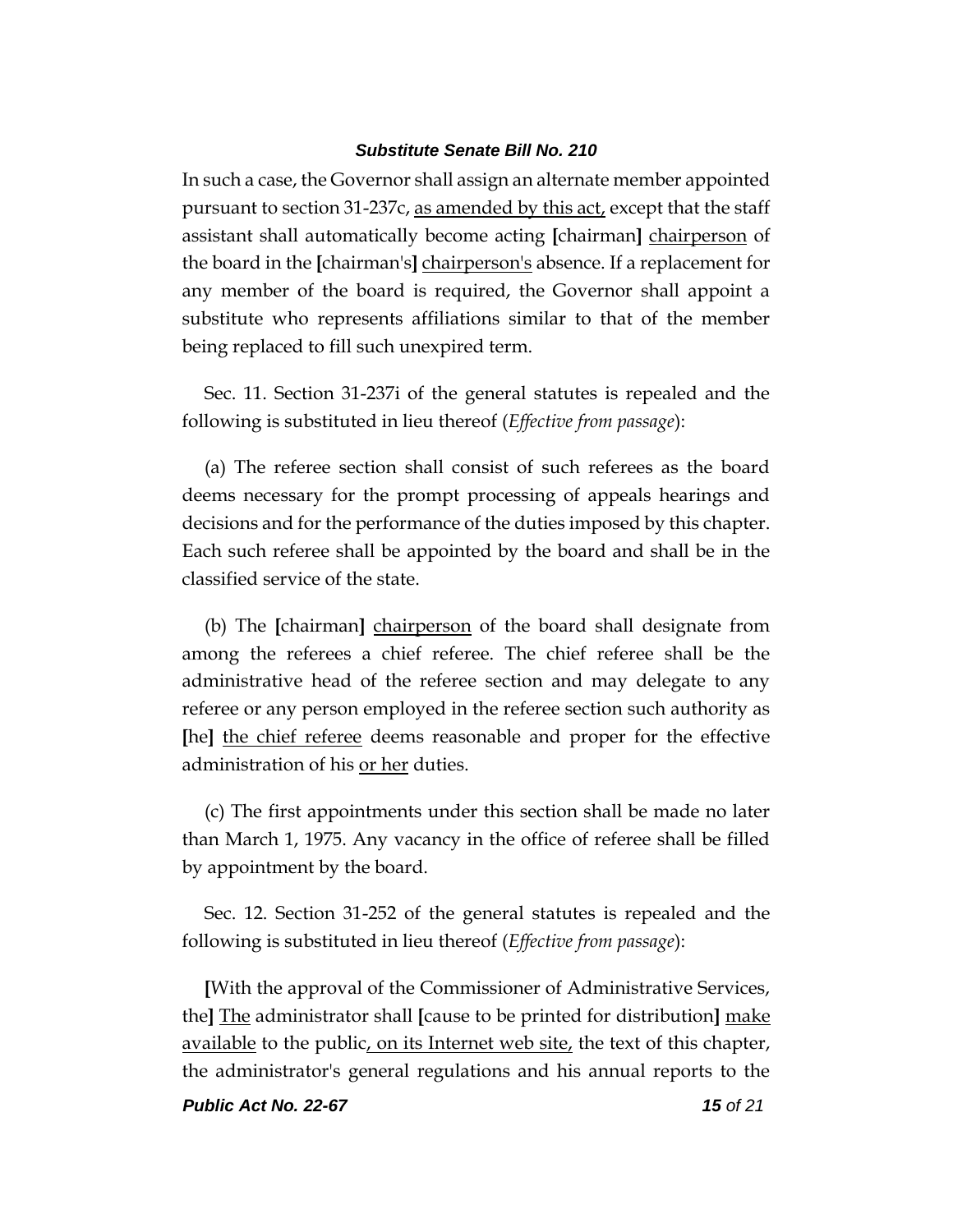Governor and any other material the administrator deems relevant and suitable, together with such decisions of the referees as the board considers of general interest, and shall furnish the same to any person upon application therefor.

Sec. 13. Subsection (b) of section 31-362g of the general statutes is repealed and the following is substituted in lieu thereof (*Effective from passage*):

(b) Each defense contractor which (1) performs one or more defense contracts in this state, the combined value of which exceeds one million dollars in any one year, and (2) after October 1, 1994, is the recipient of state assistance or other funds from the Department of Economic and Community Development shall establish an alternative use committee. The committee shall consist of representatives of employees and employers. The employees of such contractor who are represented by a collective bargaining organization shall be represented on such committee by a representative of such organization. The employees of such contractor who are not represented by a collective bargaining organization shall designate a person to serve as their representative. The committee may invite representatives of the community to participate in committee meetings. The committee shall prepare a plan to reduce or eliminate the dependence of the contractor on defense contracts. The plan shall include: (A) Alternative products that are feasible to produce and marketable; and (B) retraining resources needed to produce such products in order to avoid dislocation of the current workforce. **[**The Labor Commissioner shall adopt regulations pursuant to chapter 54 to administer the establishment and composition of alternate use committees and the committee's duty to establish plans pursuant to this subsection.**]**

Sec. 14. Subsections (f) to (h), inclusive, of section 31-374 of the general statutes are repealed and the following is substituted in lieu thereof (*Effective from passage*):

*Public Act No. 22-67 16 of 21*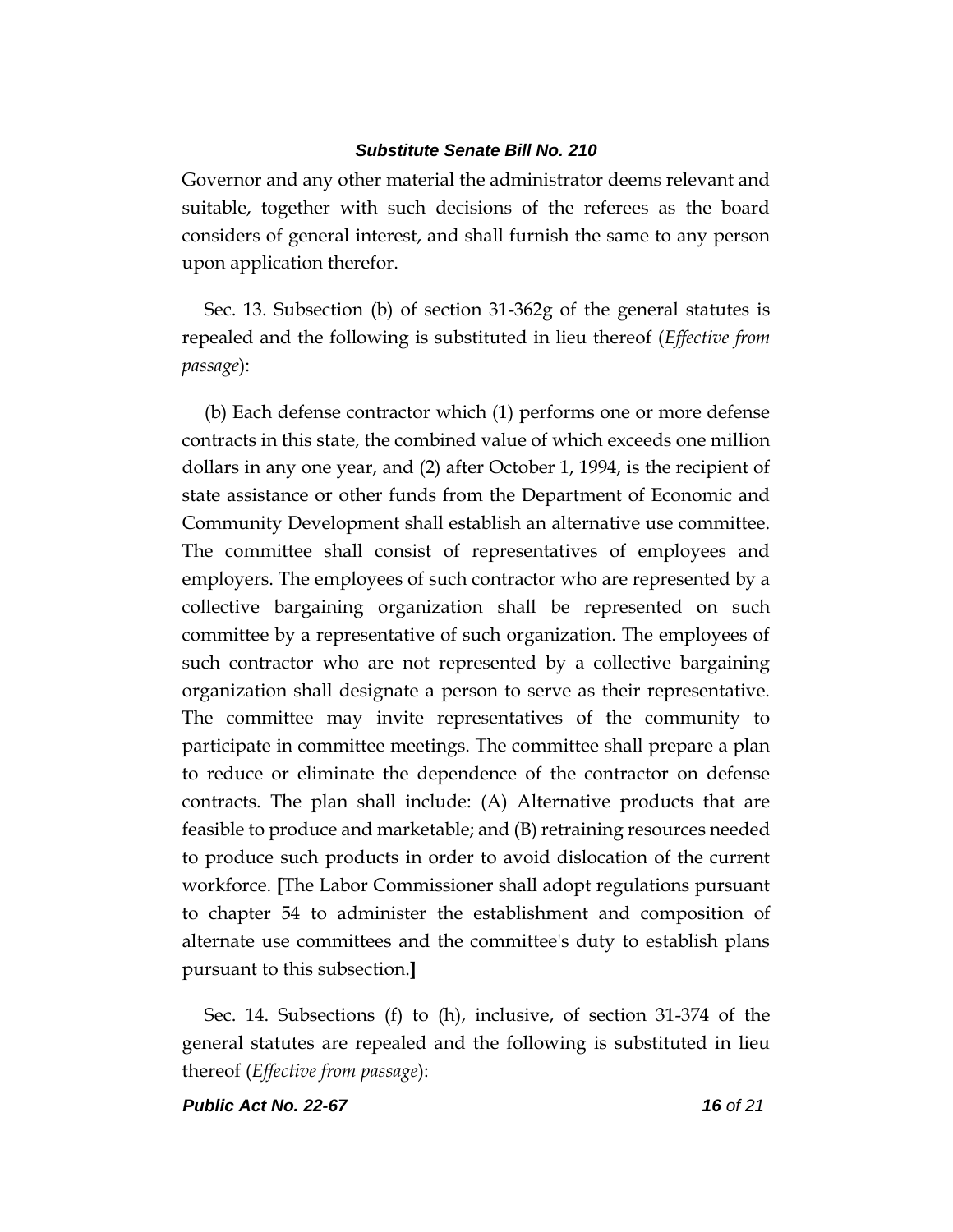**[**(f) (1) Any employee or representative of employees who believes that there is a violation of an occupational safety or health standard or that there is an imminent danger of physical harm may request an inspection by giving notice to the commissioner or his authorized representative of such violation or danger. Any such notice shall be reduced to writing and shall set forth with reasonable particularity the grounds for the notice, and shall be signed by the employees or the representative of employees. A copy of such notice shall be provided the employer or the employer's agent no later than the time of the inspection, provided, upon the request of the person giving such notice, his or her name and the names of individual employees referred to therein shall not appear in such copy or on any record published, released or made available pursuant to subsection  $(g)$  of this section. Upon the request of an individual employee whose name is not included in such notice, but who at any time provides information to the commissioner concerning the violation or danger alleged in such notice, the name of such individual employee shall not appear on any record published, released or made available pursuant to subsection (g) of this section. If upon receipt of such notification the commissioner determines there are reasonable grounds to believe that such violation or danger exists, he shall make an inspection in accordance with the provisions of this section as soon as practicable to determine if such violation or danger exists. Such inspection may be limited to the alleged violation or danger. If the commissioner determines there are no reasonable grounds to believe that such violation or danger exists, he shall notify the employer, employee or representative of employees in writing of such determination. Such notification shall not preclude future enforcement action if conditions change.

(2) Prior to or during any inspection of a work place, any employees or representative of employees employed in such work place may notify the commissioner or any representative of the commissioner responsible for conducting the inspection in writing of any violation of this chapter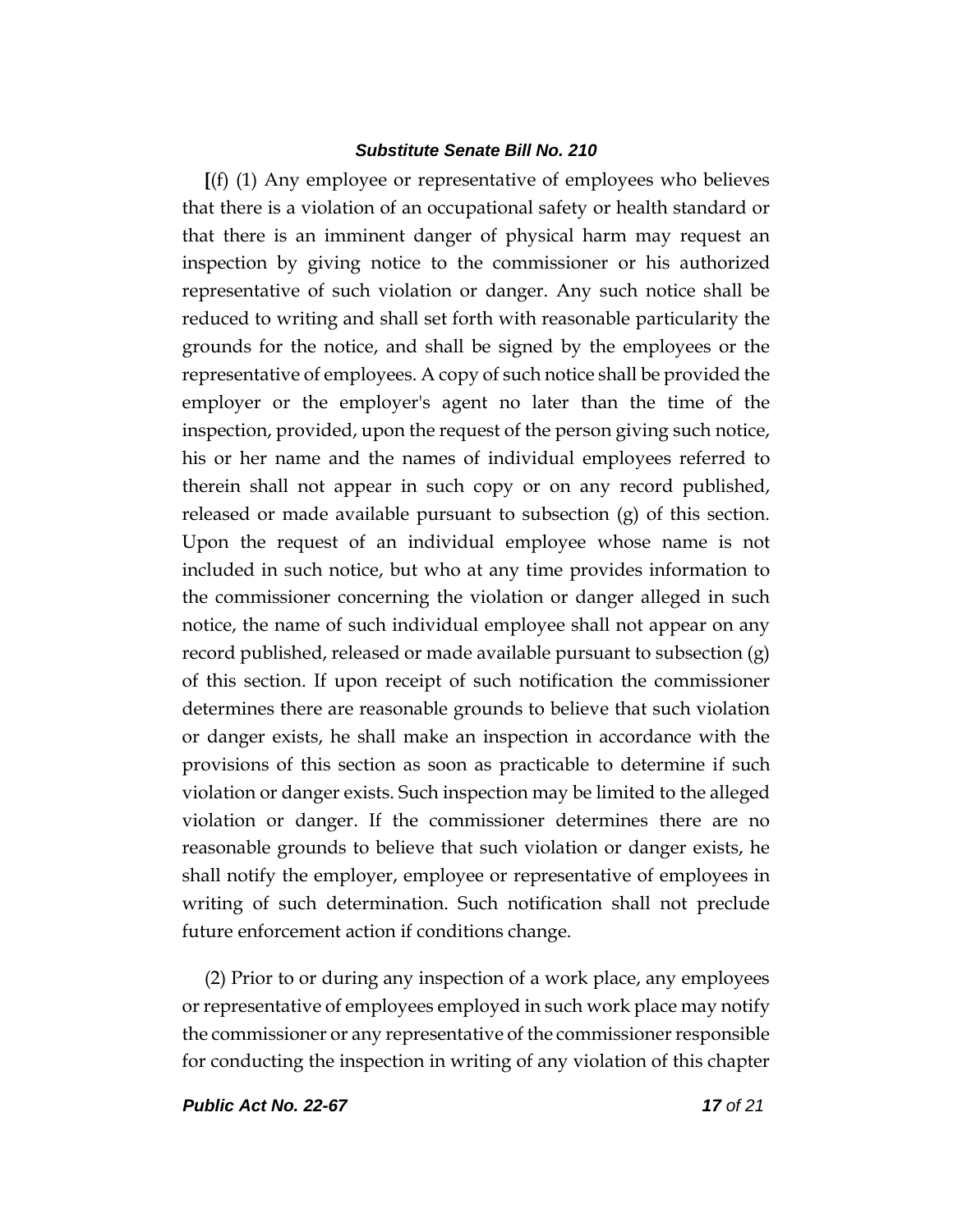which they have reason to believe exists in such work place. The commissioner shall by regulation establish procedures for informal review of any refusal by a representative of the commissioner to issue a citation with respect to any such alleged violation and shall furnish the employer and the employees or representative of employees requesting such review a written statement of the reasons for the commissioner's final disposition of the case. Such notification shall not preclude future enforcement action if conditions change.**]**

**[**(g)**]** (f) (1) The commissioner may compile, analyze and publish in either summary or detail form all reports or information obtained under this section.

(2) The commissioner shall adopt such regulations in accordance with chapter 54 and this chapter as he may deem necessary to carry out his responsibilities under this chapter, including regulations dealing with the inspection of an employer's or owner's establishment.

**[**(h)**]** (g) (1) In accordance with the provisions of section 4-38d, the duty of the Department of Public Health to license and to establish standards for health facilities operated by a commercial or industrial establishment for the care of its employees shall be transferred to the Division of Occupational Safety and Health of the Labor Department. No commercial or industrial establishment within the state shall establish, conduct, operate or maintain a health facility for its employees without a license as required by this subsection.

(2) Application for such license shall be made to the Labor Department upon forms provided by it and shall contain such information as the department requires, which may include affirmative evidence of ability to comply with reasonable standards and regulations adopted pursuant to the provisions of this subsection. Upon receipt of an application for a license, the Labor Department shall issue such license if, upon inspection and investigation by the Division of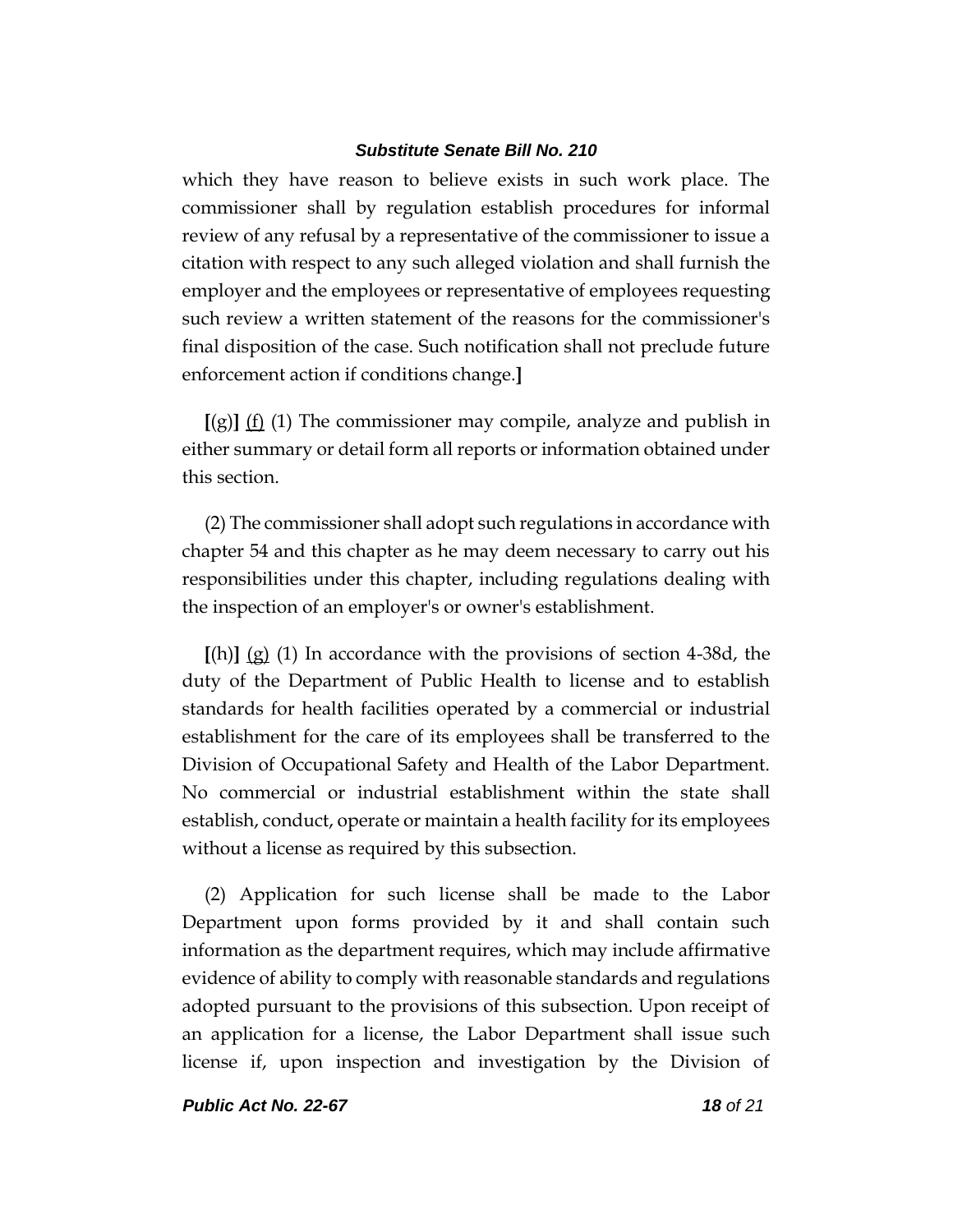Occupational Safety and Health, it finds that the applicant and facilities meet the requirements established by regulation. Such license shall be valid for one year or fraction thereof and shall terminate on March thirty-first, June thirtieth, September thirtieth or December thirty-first of each year. A license, unless sooner suspended or revoked, shall be renewable annually, without charge, upon the filing by the licensee, and approval by the Labor Department, of an annual report upon such date and containing such information in such form as the department prescribes and satisfactory evidence of continuing compliance with requirements. Each license shall be issued only for the premises and persons named in the application and shall not be transferable or assignable. Licenses shall be posted in a conspicuous place on the licensed premises.

(3) The Labor Department shall adopt, in accordance with chapter 54 and this chapter, and enforce regulations for health facilities licensed under the provisions of this subsection in order to provide for reasonable standards of health, safety and comfort for the employees utilizing such facilities. The regulations adopted by the Labor Department shall conform to the standards established by this chapter.

(4) The Labor Department, after reasonable notice and a hearing, may suspend, revoke or refuse to renew a license in any case in which it finds there has been a substantial failure to comply with the requirements established under this subsection. The requirements of reasonable notice and hearing, as provided for in this subsection, and appeals from the decisions of said department, shall comply with the requirements of chapter 54.

Sec. 15. Section 29-244 of the general statutes is repealed and the following is substituted in lieu thereof (*Effective from passage*):

In the examination and inspection of premises provided for in **[**sections**]** section 29-305, **[**and 31-9,**]** the officer making the inspection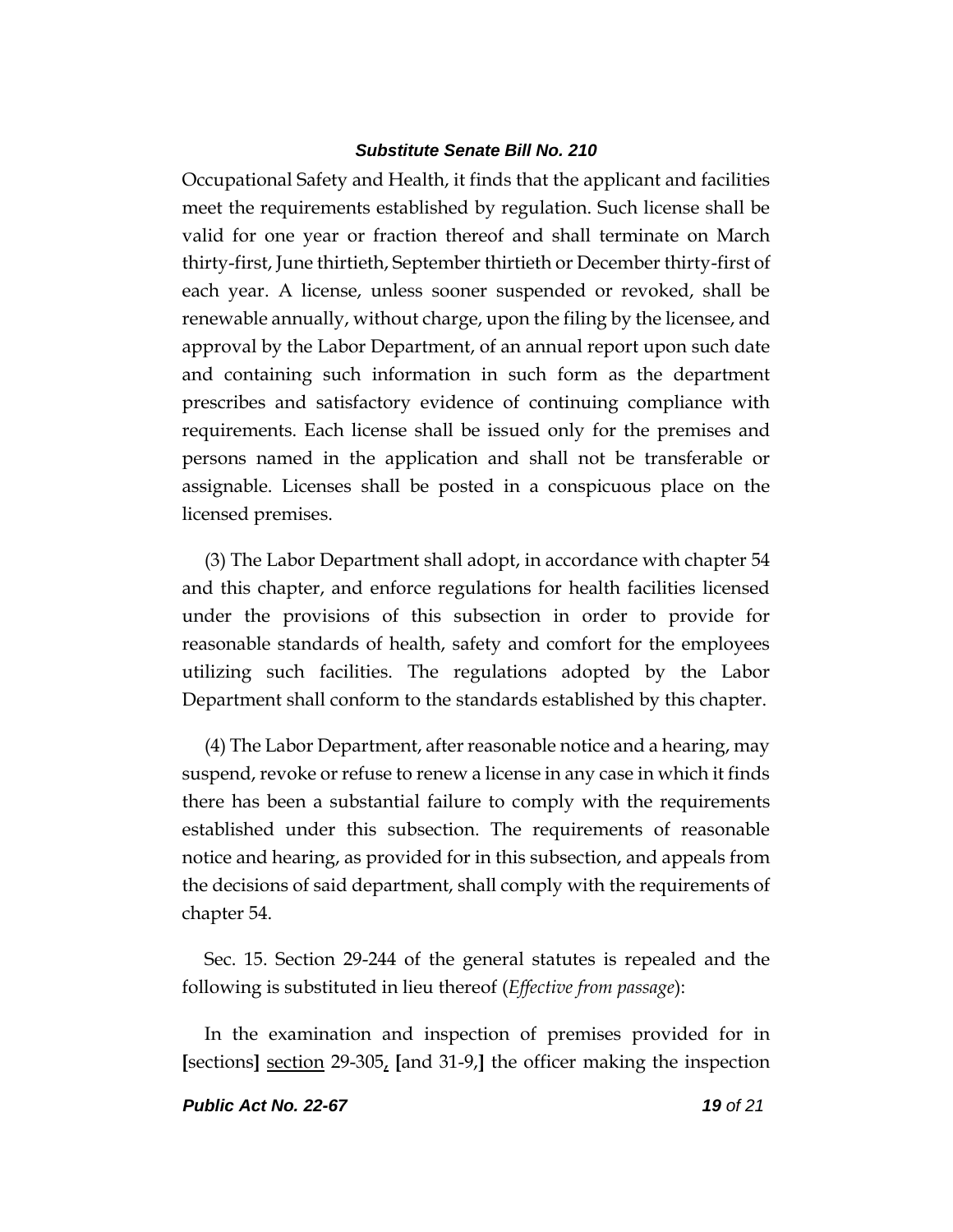shall ascertain whether there is a valid operating certificate displayed as required in section 29-238 and, if there is no such certificate displayed, he shall at once inform the Commissioner of Administrative Services.

Sec. 16. Section 31-348a of the general statutes is repealed and the following is substituted in lieu thereof (*Effective from passage*):

(a) On or before July 1, 1993, each insurer writing workers' compensation insurance in this state, either individually or through a rating organization licensed pursuant to section 38a-672 of which the insurer is a member or subscriber, shall file new voluntary pure premium and assigned risk rates effective for the period July 1, 1993, to June 30, 1994, containing a nineteen per cent benefit level reduction and allowing due consideration for changes in loss costs based upon experience updated through the end of 1992.

(b) Upon receipt of any rate filing made under this section by a rating organization licensed pursuant to section 38a-672, the Insurance Commissioner shall conduct a public hearing regarding the filing and consult with an independent actuary engaged for the purpose of certifying the accuracy of the benefit level reduction set forth in subsection (a) of this section and determining whether the filed rates are excessive, inadequate or unfairly discriminatory as determined by the provisions of section 38a-665. The rates approved for the period July 1, 1993, to June 30, 1994, shall reflect (i) the actual loss costs experience through the end of 1992 and (ii) the savings from benefit level reductions effective July 1, 1993, as achieved by this section and sections **[**31-40u,**]** 31-40v, 31-275, 31-276, 31-279, 31-280, 31-284a, 31-288, 31-289b, 31-293, 31-294c, 31-295, 31-297a, 31-298, 31-299a, 31-300, 31-303, 31-306, 31-307 to 31-307b, inclusive, 31-308, 31-308a, 31-309, 31-310, 31-310c, 31-349, 31- 349a and 31-354.

(c) Within thirty days of the Insurance Commissioner's final decision regarding a filing by a rating organization made pursuant to this section,